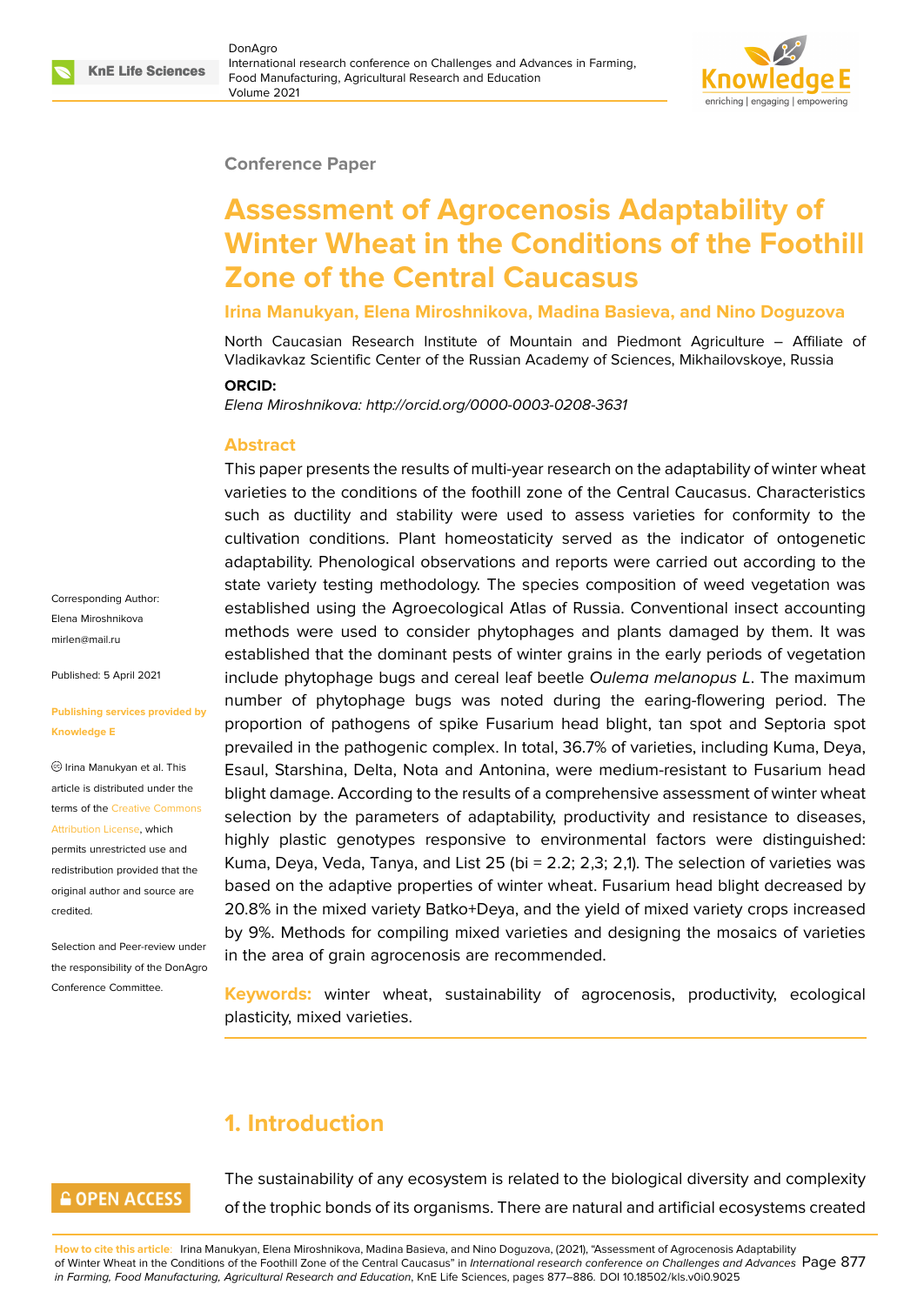by human economic activity – agrocenoses [1]. Agrocenoses differ from natural ecosystems by thier high productivity, low diversity of living organisms, low ecological stability, because cultivated varieties are extremely sensitive to pests and diseases, do not withstand competition with wild species [2]. [W](#page-8-0)ithout human support, agrocenoses are not capable of self-regulation and self-renewal, are threatened by the mass reproduction of pests or pathogens [3].

The structure of the grain area within th[e](#page-8-1) structure of crop rotation plays an important role in the rational use of natural resources. It is possible to increase the stability and productivity of grain a[gro](#page-8-2)cenosis by structuring it based on the selection of adapted winter wheat varieties and their placement on the crop rotation area [4, 5].

The purpose of the study is to increase the environmental sustainability of grain agrocenosis as the main reserve for environmental safety and increased productivity of winter wheat.

In order to fulfill this purpose, the peculiarities of soil-climatic and biotic factors of the region were studied, integrated assessment of winter wheat varieties for resistance to the main types of diseases and pests, adaptability to cultivation conditions was carried out. The methods of constructing grain agrocenosis following the principle of mosaic of varieties and mixed varieties that increase biological (genetic) diversity of crop rotation are recommended.

# **2. Methods and Equipment**

### **2.1. Methods**

The studies were carried out in 2017-2019 in the Laboratory of Grain Crops Selection and Seed Production of the North Caucasian Research Institute of Mountain and Piedmont Agriculture of the Russian Academy of Sciences. The material for the research included 50 varieties of winter soft wheat *Triticum aestivum L.* from the world collection of the N.I. Vavilov Institute of Plant Genetic Resources.

The foothill zone of the Central Caucasus is characterized by excessive moistening during the earing and grain growth period (May-June) and the arid autumn period (September-November). Soils belong to leached pre-Caucasian chernozems. The changes in climatic conditions for the foothill zone of the Central Caucasus are mostly reflected in the winter period. The average winter temperature has increased and ranges from +1 to +3, the amount of rainfall has decreased to 16.9-23.8 mm. Undoubtedly,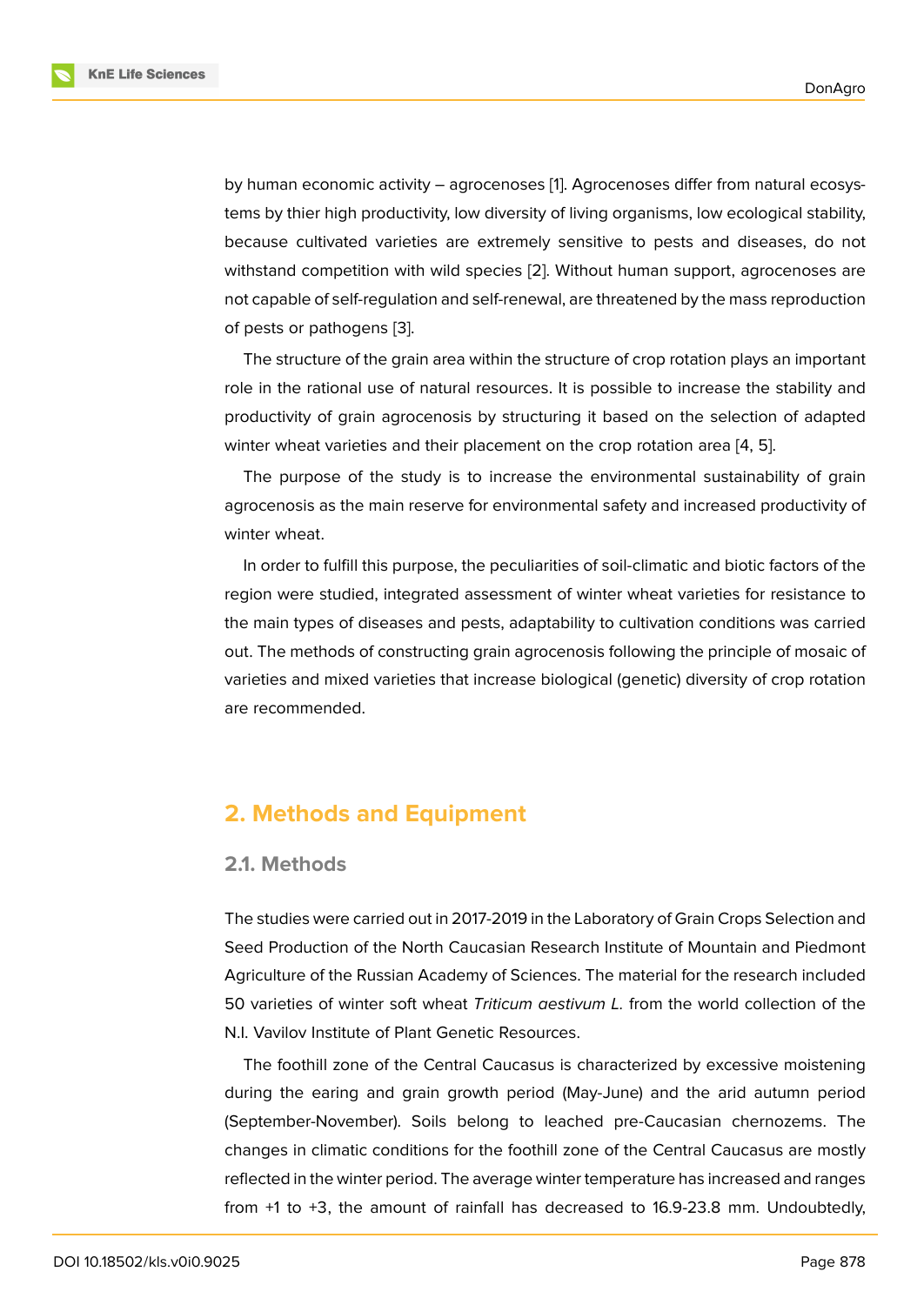climatic changes affect the activity and vital functions of weed vegetation, disease excitants and insects of phytophages.

Phenological observations and reports were carried out according to the state variety testing methodology. The species composition of weed vegetation was established using the Agroecological Atlas of Russia [6]. The conventional insect accounting methods were used to consider phytophages and plants damaged by them [7].

To assess the adaptive properties, stability and ecological plasticity (bi) we used the method of S.A. Eberhart, W.A. Russell i[n](#page-8-3) the presentation of V.Z. Pakudin and L.M. Lopatina [8], stress resistance (Ymin – Ymax) and genetic flexibility ((Y[ma](#page-8-4)x + Ymin) / 2) were determined according to A.A. Rossielle, J. Hemblin [9]. The variation coefficient was calculated according to B.A. Dospekhov [10]. Homeostaticity (Hom) was calculated by V.V. K[ha](#page-8-5)ngildin and N.A. Litvinenko [11].

### **3. Results**

Species biodiversity represents a unique feature of wildlife. Natural biocenoses are characterized by stability over time and resistance to changing environmental factors. In contrast, human-made agrosystems have high productivity, but low resistance to biotic and abiotic, stressful environmental factors, are characterized by a limited species composition of phytocenosis, genetic homogeneity of varieties.

In this regard, a "flexible" species and variety structure of winter crop acreage has become widespread in the system of adaptive crop production, which is formed taking into account the ecological plasticity of varieties, resistance to diseases, as well as the phytosanitary situation in the region [12]. Modern variety policy developed by the leading scientists of the National Center of Grain named after P.P. Lukyanenko offers the cultivation of a wide range of varieties that are characterized by a number of biological and economic-valuable features, their tar[get](#page-8-6)ed use following the principle of "mosaic" placement, limiting share of the variety in the total area of crops to not more than 15% depending on adaptive properties. The main provisions of the variety policy are timely variety changing and mosaic placement of varieties in crop rotation fields, their alternation in time and space.

In the conditions of the foothill zone of the Central Caucasus, the moisture availability of winter wheat crops during the growing season varies significantly. The autumn period is characterized by an arid period from September to November, almost every year there is an autumn drought. The winter period is quite warm with little snow. From the beginning of March-April, the reserves of productive moisture in the soil in dry years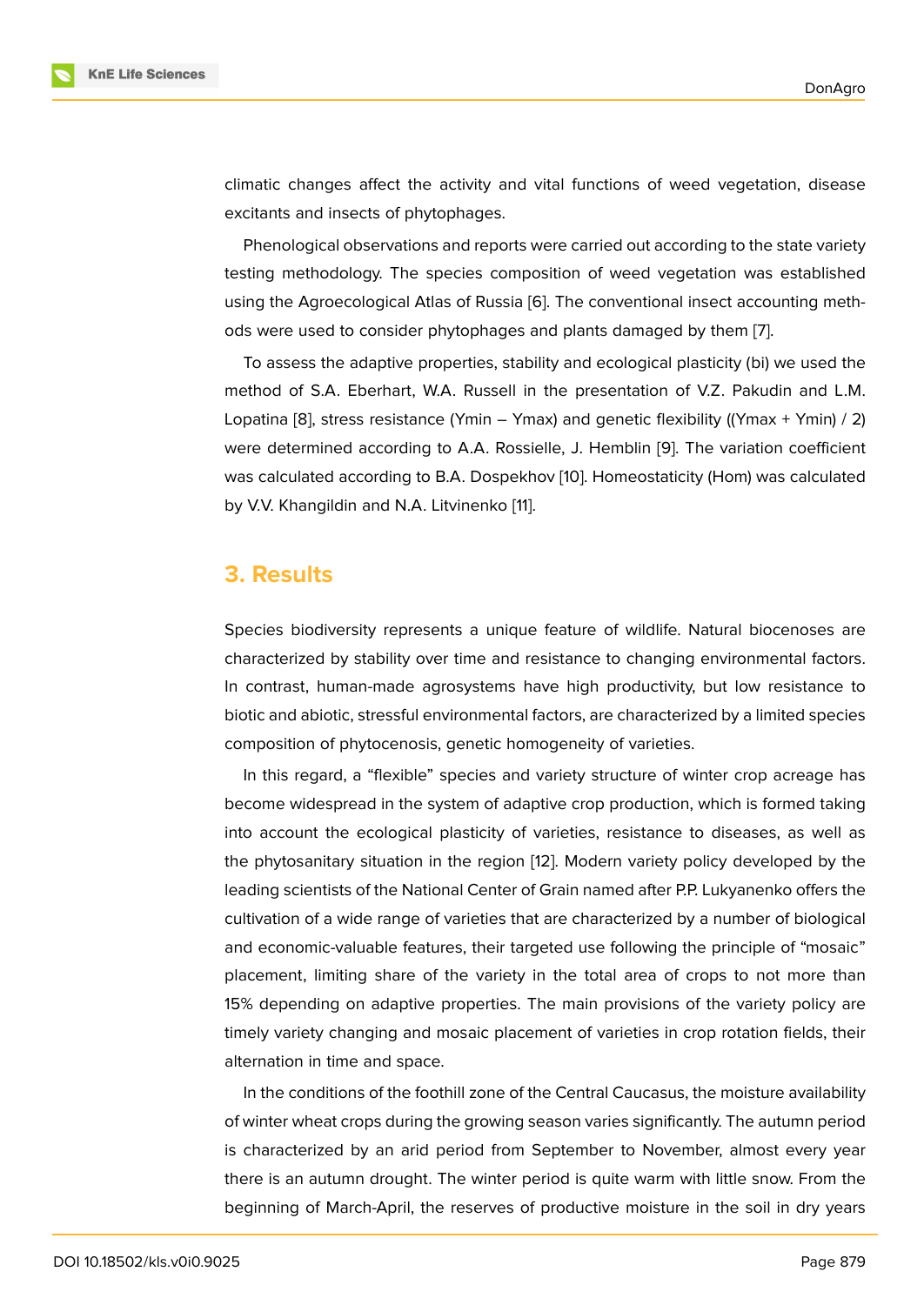**KnE Life Sciences** 

can be 11-18 mm, which is not enough for plants, especially during the initiation of ear. In May-June, the amount of rainfall, as a rule, exceeds the norm by 135-150%. Short crop rotation prevails in the region, 70% of arable land is occupied by grain maize. Maize is not the best precursor for winter wheat, because it has a long growing season, consumes a significant amount of nutrients and accumulates fusarial infection.

The species composition of phytophages on winter wheat is represented by more than 50 species of insect orders: lepidopterans or butterflies (*Lepidoptera*), coleopterans or beetles (Coleoptera), dipterans (*Diptera*), hemipterans or bugs (*Hemiptera*), thysanopterans (*Thysanoptera*), homopterans (*Homoptera*), etc.

The observations of the species composition of pests on winter wheat made it possible to distinguish the most significant types of phytophages and periods of their harmfulness. The main changes concern the number and harmfulness of sucking pests: bugs, frog-flies, thunder flies and aphids. For example, it was noted that the number of aphids on the crops of winter wheat and triticale was reduced to single small colonies due to the increase in the number of their natural enemies – ladybugs – afidophages (*Coccinellidae*) and predatory bugs (*Nabidae*, *Anthocoridae*).

The dominant pests of winter grains in the early periods of vegetation are the following: phytophage bugs and cereal leaf beetle *Oulema melanopus L.* The maximum number of phytophage bugs was noted during the earing-flowering period.

From the period of spring vegetation to milky ripeness, the main damage to the leaves by skeletization type is caused by cereal leaf beetle *Oulema melanopus L.* (*Coleoptera, Chrysomelidae*).

The species composition of phytophage bugs on winter grain crops is represented by 5 families. Two families are dominant in number: *Miridae* – capsid bugs (*Trigonotylus ruficornis G.*, *Lygus rugulipennis P.*) and *Pentatomidae* – stinkbugs (*Eurigaster intergriceps*, *Dolycoris baccarum L.*, *Aelia acuminata*).

The stinkbug family (*Heteroptera, Pentatomoidea*) is represented by 8 species, 5 of which belong to the family of real stinkbugs (*Pentatomidae*) – this is *Aelia acuminata L., Dolycoris baccarum L., Eysarcoris ventralis W.* and singly spring stinkbug (*Holcostethus vernal*) and gray stinkbug (*Elasmucha grisea L*.), as well as 3 species of shield-backed bugs (*Scutelleridae*) – this is *Eurygaster integriceps Put.*, *E. maura L.* and *E. austriacus Schr*.

Over the years, more than 30 species of phytopathogens have been recorded on winter wheat, including 31 species of fungi, 6 species of bacteria and 1 species of virus. The malicious complex of diseases is represented by various pathogens, among which the most common are the pathogens of Fusarium head blight – *Fusarium graminearum*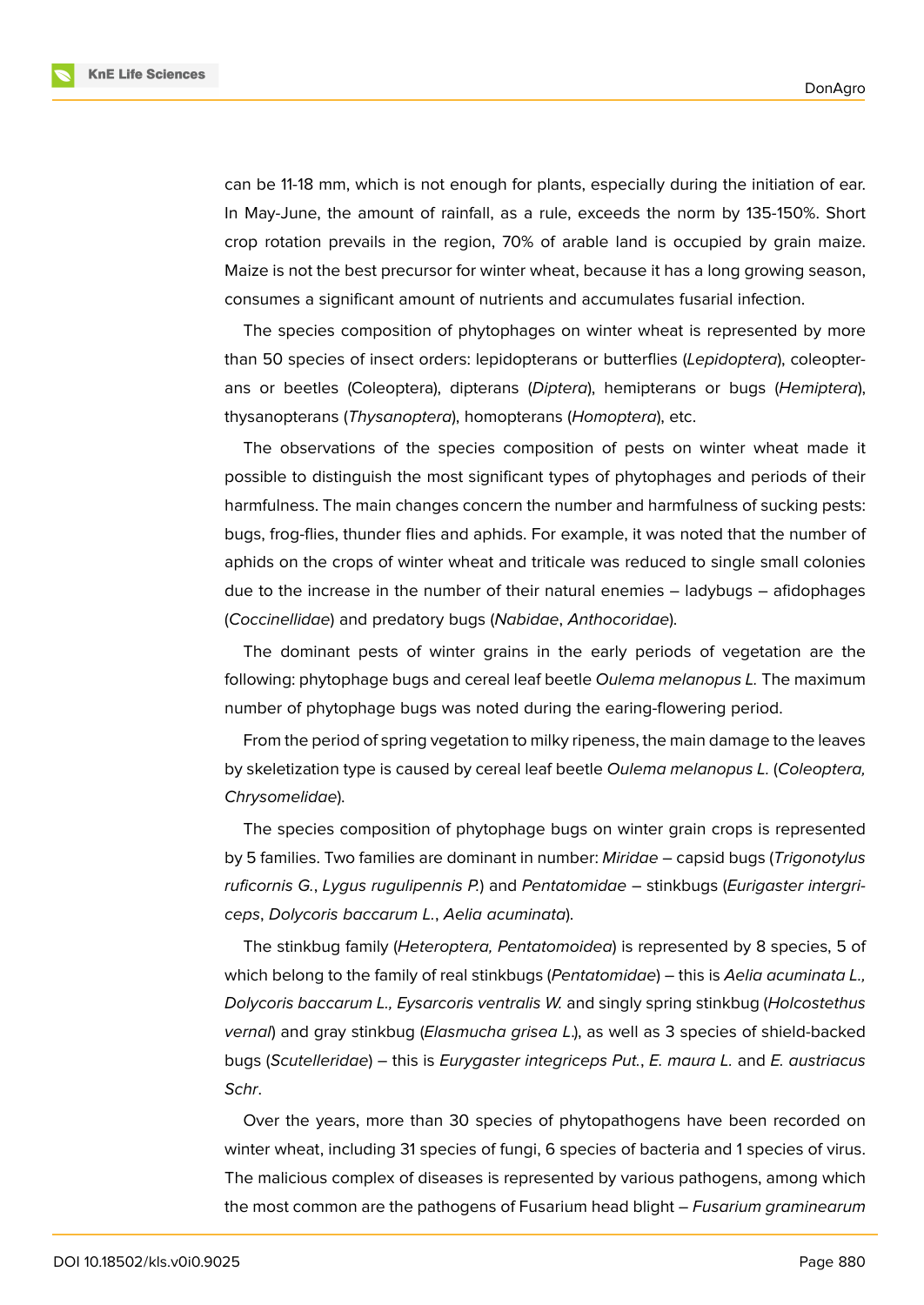**KnE Life Sciences** 



*Schw.*, brown rust – *Puccinia triticina R.*, yellow rust – *Puccinia striiformis West.*, tan spot or leaf spackled yellows – *Pyrenophora tritici-repentis Died.*, speckled leaf blotch – *Septoria tritici R*. In the pathogenic complex, the proportion of pathogens of Fusarium head blight, tan spot and Septoria spot prevails. The distribution of powdery mildew is decreasing. The varieties are quite different in terms of their resistance to diseases, in particular to Fusarium head blight. Most varieties (40%) are medium-susceptible to Fusarium head blight, while 23.3% are susceptible. The medium-resistant type included 36.7% varieties: Kuma, Deya, Esaul, Starshina, Delta, Nota, Antonina, etc. (Table 1).

TABLE 1: Immunological characteristics of winter wheat varieties by the degree of resistance to Fusarium head blight.

| Medium-resistant                                                                      | Medium-susceptible                                                                               | Susceptible                                                       |
|---------------------------------------------------------------------------------------|--------------------------------------------------------------------------------------------------|-------------------------------------------------------------------|
| Starshina, Tanya, Deya,<br>Zimorodok, Nota, Kuma, Esaul,<br>Delta, Moskvich, Don 107, | Leda, Pamyat, Grom, Fortuna,<br>Vostorg, Batko, Fisht, Veda,<br>Etnos, Alekseich, Esaul, Kroshka | Utrish, Zira, Lira, Pobeda 50,<br>List 25, Bezostaya 100, Irishka |
| Antonina                                                                              |                                                                                                  |                                                                   |

The obtained data make it possible to differentiate the varieties for sowing by maize grain precursor, since this crop is a cradle for fusarial infection. This crop is one of the main precursors for winter wheat in the republic, so it is important to know the resistance of varieties to Fusarium head blight, to choose varieties that are resistant and medium-resistant to this disease for maize sowing.

It is believed that the heterogeneity of the cultivated land particularly effectively prevents the transfer of Fusarium head blight inoculum and other diseases, reduces harmful prevalence of crops. The equipped cultivated land implies the mosaic structure or diversity of winter wheat varieties that differ in maturity group (from ultra-early ripening to middle-late), as well as the targeting of varieties, i.e. their maximum adaptation to environmental, soil features of the economy, the structure of predecessors, economic and technical capabilities of land users. Agroecosystems with more diverse variety composition make more use of environmental resources. We studied several variants of mixed varieties in which 2-4 varieties of winter wheat can be used, which are distinguished by their genetic nature and resistance to phytopathogens. An important condition is that the varieties should be close in ripening time and height. For example, the Batko+Deya mixed variety takes into account the fact that the Deya variety has greater resistance to a complex of diseases, including Fusarium head blight. In mixed variety crops, the intensity of disease development, including Fusarium head blight, decreased by 20.8%, and the number of fusarial grains amounted to 7.8%, while in Batko crops, the development of Fusarium head blight was 45.7%, and the number of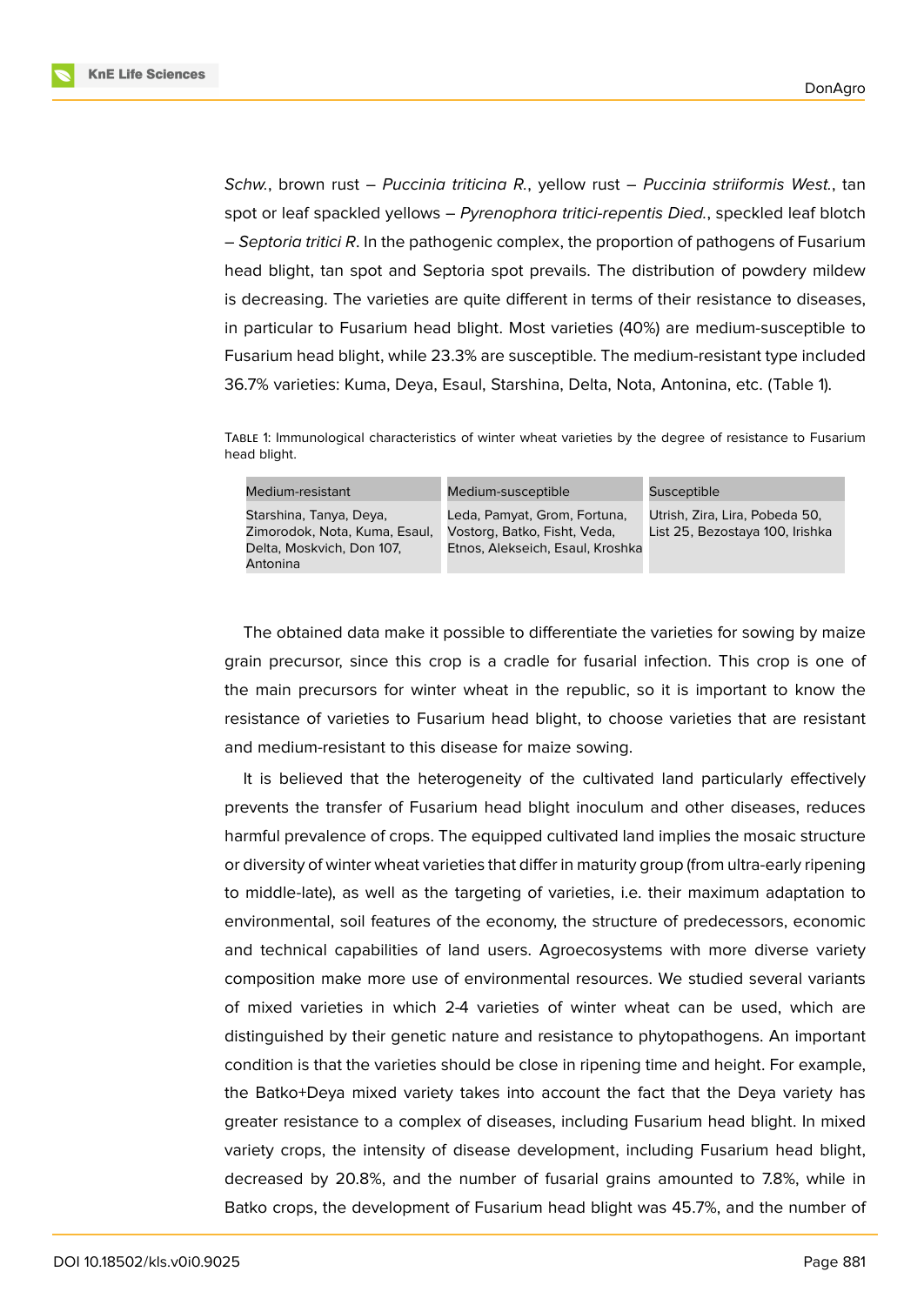

fusarial grains amounted to 18.2%. The yield of mixed variety crops was 4.5 t/ha, the gain made 9%.

In triple mixed crops of strong varieties of Veda and Delta (25% each) with a valuable variety Batko (50%) characterized by the degree of resistance to various diseases the average yield made 52 c/ha with protein content  $-12%$ , gluten  $-28%$ , flour strength  $-$ 320.

In addition to the above-mentioned technological methods for compiling mixed varieties, the ecologically sound cultivated lands is an agricultural factor that reduces the harmful nature of diseases and increases the yield and quality of grain. The type of placement of varieties is most effective in planning protective measures against pests and diseases. We used the resistance of the early-mature Kuma variety to cereal leaf beetle damage as protective, screen seeding around the perimeter of the field. Such sowing of a stable variety prevents pests from inhabiting other crops of less stable varieties.

The calculation of adaptability parameters based on the yield over the last three years is shown in Example 8 of the samples (Table 2). The variance analysis showed that the contribution of productivity to the overall variability belongs to the genotypes of the studied varieties (the "variety" factor), their share was 50%. The share of variability caused by the influence of environmental conditions (the "year" factor) was 26.5%. The share of other factors was 23.5%.

The degree of genotype response to environmental changes or ecological plasticity is well described by the regression coefficient (b<sub>i</sub>), which shows the plasticity of the variety, indicates its ability to sustain productivity when growing conditions deteriorate. Stable varieties ensure the reliability of grain production especially in unfavorable years. Especially valuable are those varieties in which  $b_i \geq 1$ , they can increase the productivity while improving the growing conditions. Homeostaticity reflects the ability of the variety to support synthesis and accumulation of plastic substances under various growing conditions, the higher this indicator, the more stable the variety in various years (Table 3).

The varieties Don 107 and Pamyat showed low indicators of ecological plasticity  $(b, < 1)$ – 0.9 and 0.8. They have an average adaptation to adverse conditions, but are able to provide a stable crop in various conditions and in "poor" soil fertility. The conditions of the year had a significant impact on the productivity of the varieties Tanya, Veda, Deya, List 25, Kuma (b $_{i}$  varied from 2.1 to 2.3) (Table 3).

The Tanya variety, in which b<sub>i</sub> exceeded 1 (2.2), also had high homeostasis score (Hom=577). This variety is effectively cultivated using intensive technology. Kuma and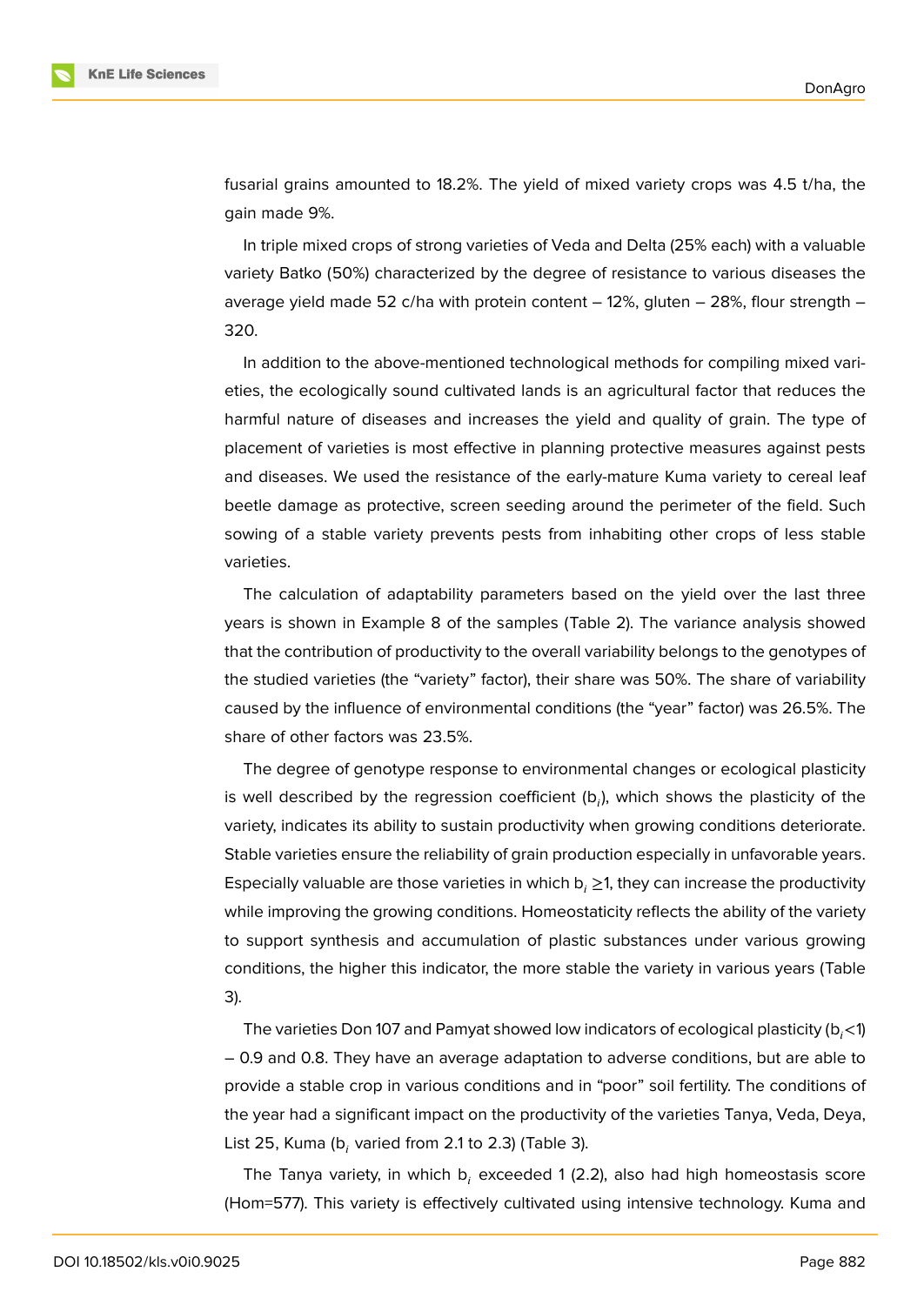| Variance type         | Sum of<br>squared<br>deviations | Number of<br>degrees of<br>freedom | Average<br>square | Share of<br>factor con-<br>tribution,<br>% | Variance ratio (F) |         |
|-----------------------|---------------------------------|------------------------------------|-------------------|--------------------------------------------|--------------------|---------|
|                       |                                 |                                    |                   |                                            | actual             | tabular |
| Total                 | 0.68                            | 32                                 | 0.021             |                                            |                    |         |
| "Year" factor<br>A    | 0.18                            | 2                                  | 0.9               | 26.5                                       | 112.5              | 5.9     |
| "Variety"<br>factor B | 0.34                            | 10 <sup>°</sup>                    | 0.034             | 50.0                                       | 42.5               | 2.4     |
| Residual              | 0.16                            | 20                                 | 0.008             | 23.5                                       |                    |         |

TABLE 2: Results of the variance analysis by the yield of varieties.

TABLE 3: Adaptability parameters of winter wheat varieties in conditions of the foothill zone of the Central Caucasus.

| Variety | $Y min - Y$<br>max, t/ha | $(Y$ max+ $Y$<br>$min)/2$ , $t/ha$ | Average $X_i$ ,<br>t/ha | $b_i$ | Hom |
|---------|--------------------------|------------------------------------|-------------------------|-------|-----|
| Don 107 | $-0.58$                  | 3.74                               | 3.66                    | 0.9   | 339 |
| Tanya   | $-0.57$                  | 4.16                               | 4.23                    | 2.1   | 577 |
| Pamyat  | $-0.13$                  | 4.00                               | 4.01                    | 0.8   | 570 |
| List 25 | $-0.24$                  | 4.01                               | 4.43                    | 2.2   | 378 |
| Kuma    | $-0.58$                  | 4.46                               | 4.43                    | 2.2   | 467 |
| Veda    | $-0.69$                  | 4.26                               | 4.13                    | 2.3   | 437 |
| Deya    | $-0.6$                   | 4.64                               | 4.56                    | 2.2   | 375 |
| Batko   | $-0.48$                  | 4.59                               | 4.60                    | 1.6   | 384 |

Veda varieties have similar b<sub>i</sub> and Hom values and respond positively to improved growing conditions and high soil fertility.

Deya and Batko varieties had high yields – 4.56 and 4.60 t/ha and similar homeostatic indicators – 378 and 384. The ecological plasticity (b<sub>i</sub>) of the Batko variety was b<sub>i</sub>=1.6, which indicates more stable productivity and responsiveness to improved cultivation conditions.

# **4. Discussion**

The assortment of winter wheat varieties, which showed the features of adaptability to cultivation conditions in the foothill zone of the Central Caucasus, is the biological (genetic) material that is necessary for the design of adaptive agroecosystems. It was established that the heterogeneity of the cultivated land especially effectively prevented the transfer of Fusarium head blight and other diseases, reduced the prevalence of crops with harmful diseases. The efficient cultivated land implies mosaic structure or diversity of winter wheat varieties that differ in the maturity group (from ultra-early ripening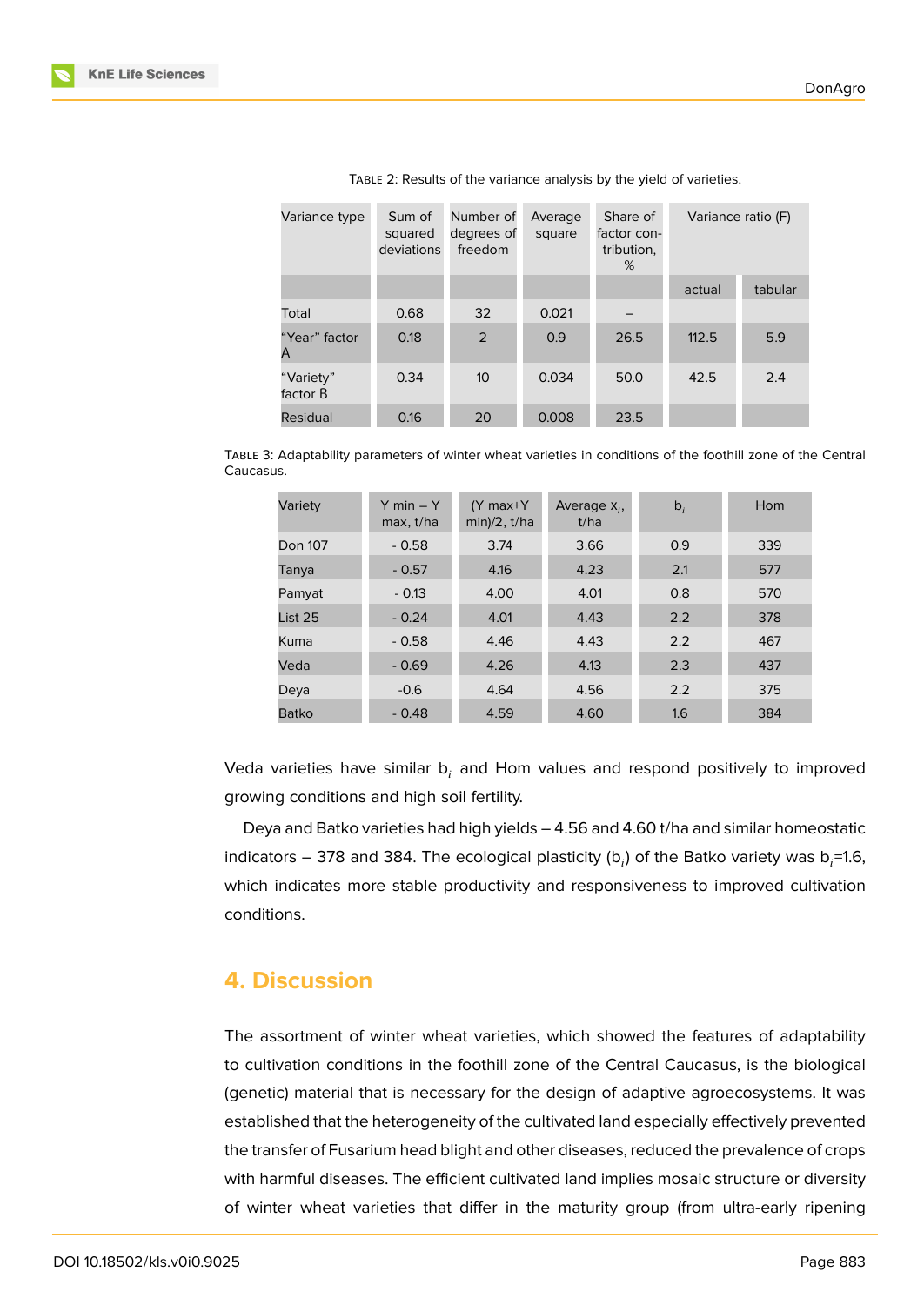to middle-late), as well as the targeting of varieties, i.e. their maximum adaptation to environmental, soil features of the economy, the structure of predecessors, economic and technical capabilities of land users. Agroecosystems with more diverse variety composition make more use of environmental resources [12, 13].

# **5. Conclusion**

According to the results of a comprehensive assessment of the selection material of winter wheat according to the parameters of adaptability, productivity and resistance to diseases, highly plastic genotypes, responsive to improving environmental factors were distinguished: Kuma, Deya, Veda, Tanya, List 25 (b $_i$  = 2.2; 2.3; 2.1). It is possible to increase the genetic diversity of agroecosystems by increasing the number of cultivated species in crop rotation, as well as the genetic diversity of varieties using varietal mosaics and mixed varieties. Thus, the mixed varieties Batko+Deya are characterized by the intensity of disease development, including Fusarium head blight, which decreased by 20.8%, and the yield of mixed varieties crops increased by 9%.

Thus, it is possible to increase the stability and productivity of grain agrocenosis by taking into account biological and genetic diversity of varieties, their targeted and spatial placement. The genetic diversity of varieties creates conditions for regulating and stabilizing the phytosanitary state of crops and increasing productivity. Due to this agricultural technique, it becomes possible to regulate and stabilize the phytosanitary situation in the fields, improve the productivity and quality of grain.

# **Acknowledgement**

The authors would like to express gratitude to their colleagues for their contribution and support in this study. They are also grateful to all reviewers who made valuable contributions to the work on the manuscript and helped in its completion.

# **Conflict of Interest**

The authors have no conflict of interest to declare.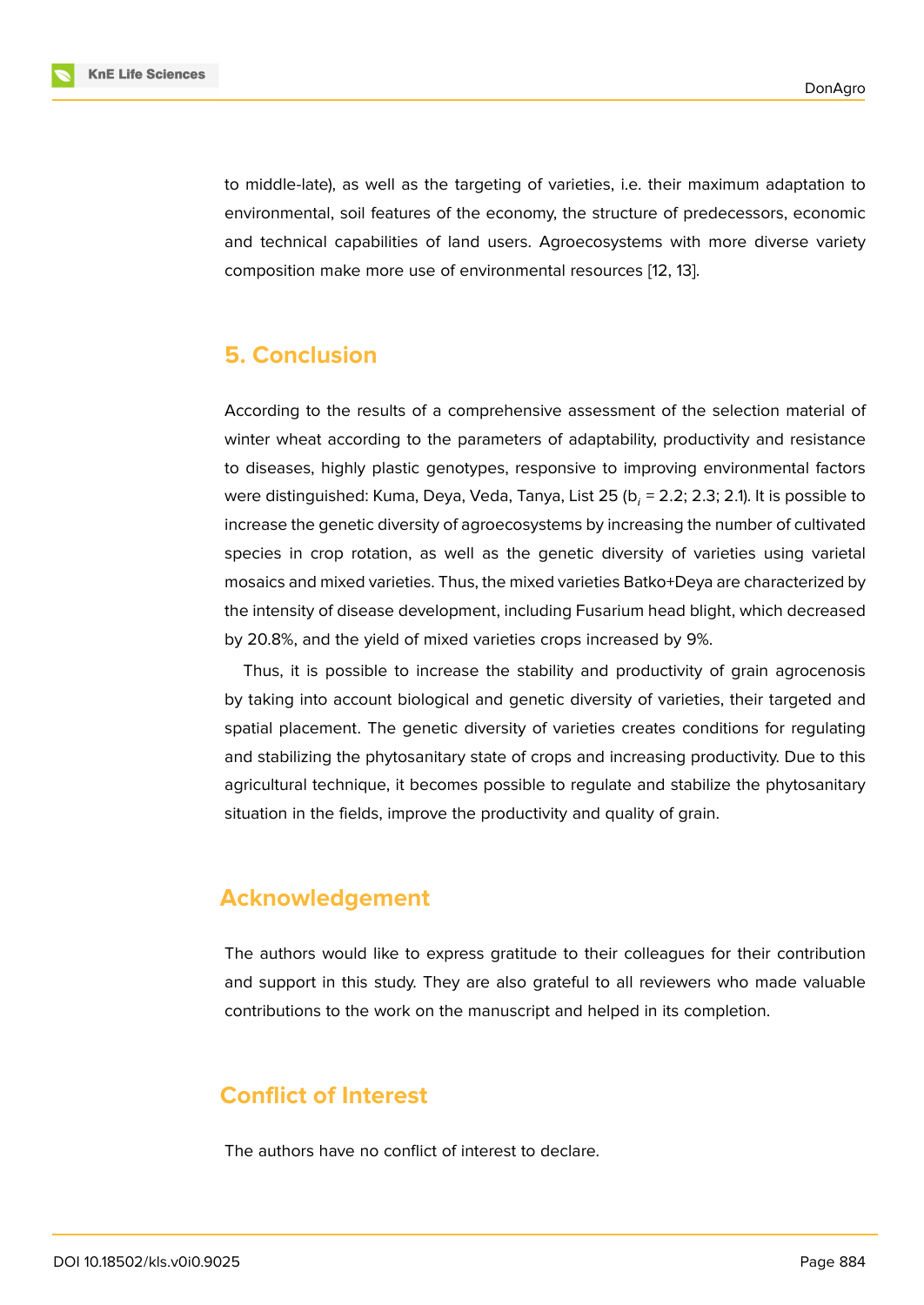## **References**

- [1] Naumkin, V. N., Stupin, A. S. and Lopachev, N. A. (2018). *Adaptive Crop Production: Study Guide.* St. Petersburg: Lan.
- <span id="page-8-0"></span>[2] Savary, S., *et al*. (2019). The Global Burden of Pathogens and Pests on Major Food Crops. *Nature Ecology and Evolution*, vol. 3, issue 3, pp. 430-438.
- <span id="page-8-1"></span>[3] Koishibaev M., Mumidzhanov Kh. (2016) *Methodological guidelines for monitoring diseases, pests and weeds on crops of grain crops*. Food and Agriculture Organization of the United Nations; Ankara, *pp 12-28.*,
- <span id="page-8-2"></span>[4] French, E., Kim, B. S. and Iyer-Pascuzzi, A. S. (2016). Mechanisms of Quantitative Disease Resistance in Plants. *Seminars in Cell and Developmental Biology*, vol. 56, рр. 201-208.
- [5] Elliott, N. C., Brewer, M. J. and Giles, K. L. (2018). Landscape Context Affects Aphid Parasitism by Lysiphlebus Testaceipes in Wheat Fields. *Environmental Entomology*, vol. 47, pр. 803-811.
- [6] Bahar B and Yildirim M 2010 Heat and drought resistances criteria in spring bread wheat: Drought resistance parameters *Scientific Research and Essays* **5(13)** 1742– 1745 Retrieved from: http://www.agroatlas.ru. (02.04.2020)
- <span id="page-8-3"></span>[7] Dubinina O A 2017 Resistance of winter wheat to main stress factors of the environmental and [weather conditions](http://www.agroatlas.ru.) *Grain economy of Russia vol.* 49 pp. 23– 26.
- <span id="page-8-4"></span>[8] Pakudin, V. Z. and Lopatina, L. M. (1984). Assessment of Ecological Plasticity and Stability of Crop Varieties. *Agricultural biology, vol.* 4, pp. 109-113.
- <span id="page-8-5"></span>[9] Rosielle, A. A. and Hamblin, J. (1981). Theoretical Aspects of Selection for Yield in Stress and Non–Stress Environments. *Crop Science*, vol. 21, issue 6, pp. 943–946.
- [10] Dospekhov, B. A. (1985). *Field Experience Methodology (With the Basics of Statistical Processing of Research Results): Textbook For Higher Agricultural Educational Institutions.* Moscow: Alliance.
- [11] Khangildin, V.V., Litvinenko, N.A. (1986). Parameters of homeostatic assessment of breeding line varieties in tests of spike crops. *VASI Scientific and Technical Bulletin*, vol. 2, issue 60, pp. 36-41.
- <span id="page-8-6"></span>[12] Manukyan, I.R., Basieva, M.A., Miroshnikova, E.S., Abiev, V.B. (2019). Assessment of ecological plasticity of winter wheat varieties under conditions of the foothill zone of the Central Caucasus. *Agrarian Bulletin of the Urals*, vol. 4, pp. 20-26.